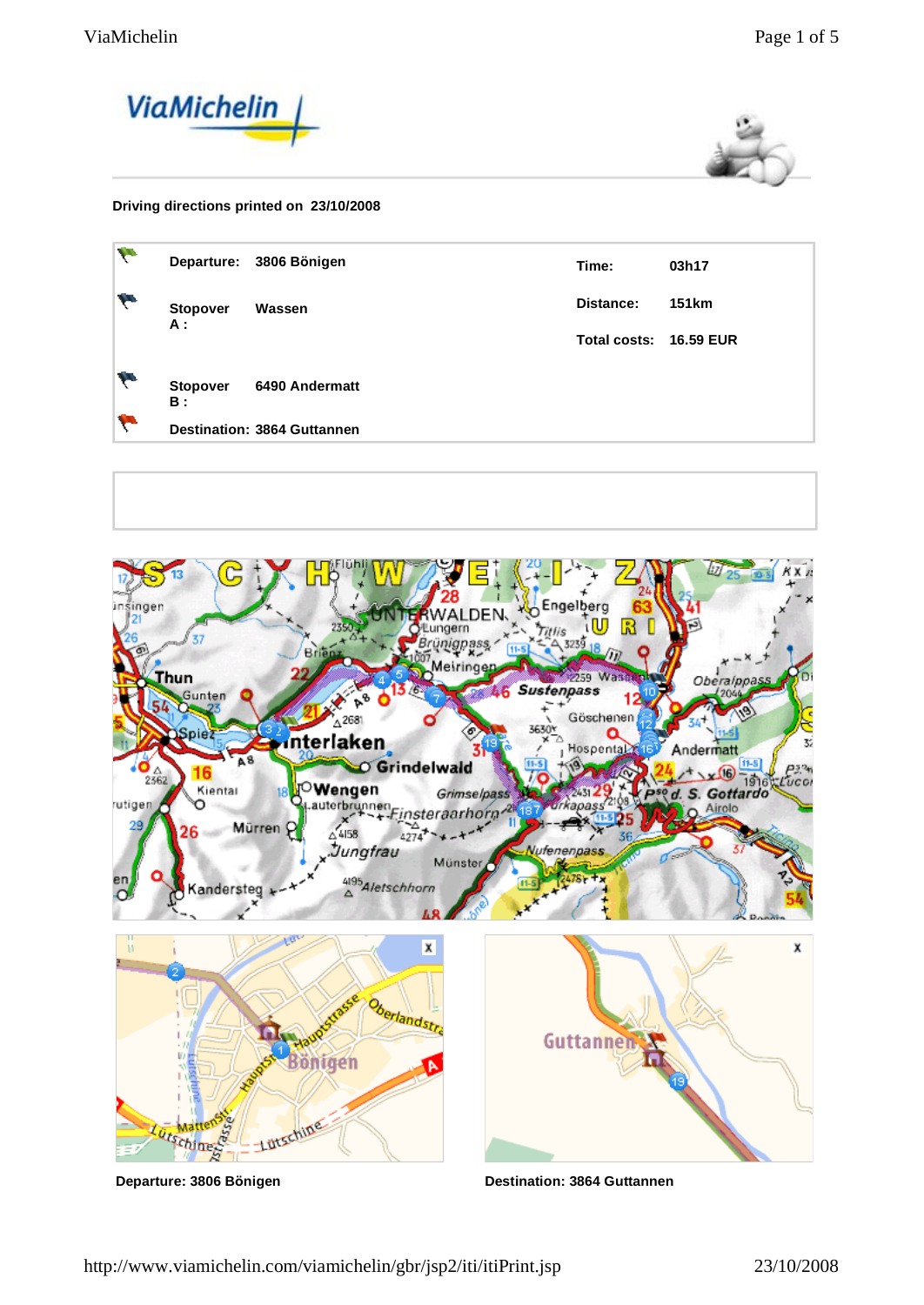|      | X Your route plan                                 |                                                                                                                |                            |       |
|------|---------------------------------------------------|----------------------------------------------------------------------------------------------------------------|----------------------------|-------|
| h    | Departure: Bönigen, centre                        |                                                                                                                |                            |       |
| E 1. | Leave Bönigen                                     |                                                                                                                | 0.5km                      | 00h00 |
|      | Pass Interlaken                                   |                                                                                                                | 1.6km                      |       |
|      | Continue along: Lindenallee                       |                                                                                                                | (1km)                      |       |
|      | At the roundabout, Lindenallee, take the 1st exit |                                                                                                                | (0.1km)                    |       |
|      | Continue along: 11 / 6                            |                                                                                                                | (0.5km)                    | 00h04 |
| 13.  | Continue along: 11 / 6                            |                                                                                                                | $\frac{W}{\sqrt{N}}$ 21km  |       |
| 11   |                                                   | Pass by Ringgenberg<br>Pass by Niederried bei Interlaken<br>Pass by Oberried am Brienzersee<br>Pass by Ebligen |                            |       |
|      |                                                   | Pass by Brienz                                                                                                 |                            | 00h35 |
|      | Turn left: A8                                     |                                                                                                                | $\frac{W}{\sqrt{8}}$ 4.5km |       |
| A8   | <b>Soliwald</b>                                   |                                                                                                                |                            | 00h40 |
| 0    | Turn right: 4                                     |                                                                                                                | $\frac{W}{\sqrt{8}}$ 7.5km |       |
| 4    |                                                   | Pass by Brünigen                                                                                               |                            |       |
|      |                                                   | Pass by Meiringen                                                                                              |                            | 00h51 |

## $\triangle$   $\triangle$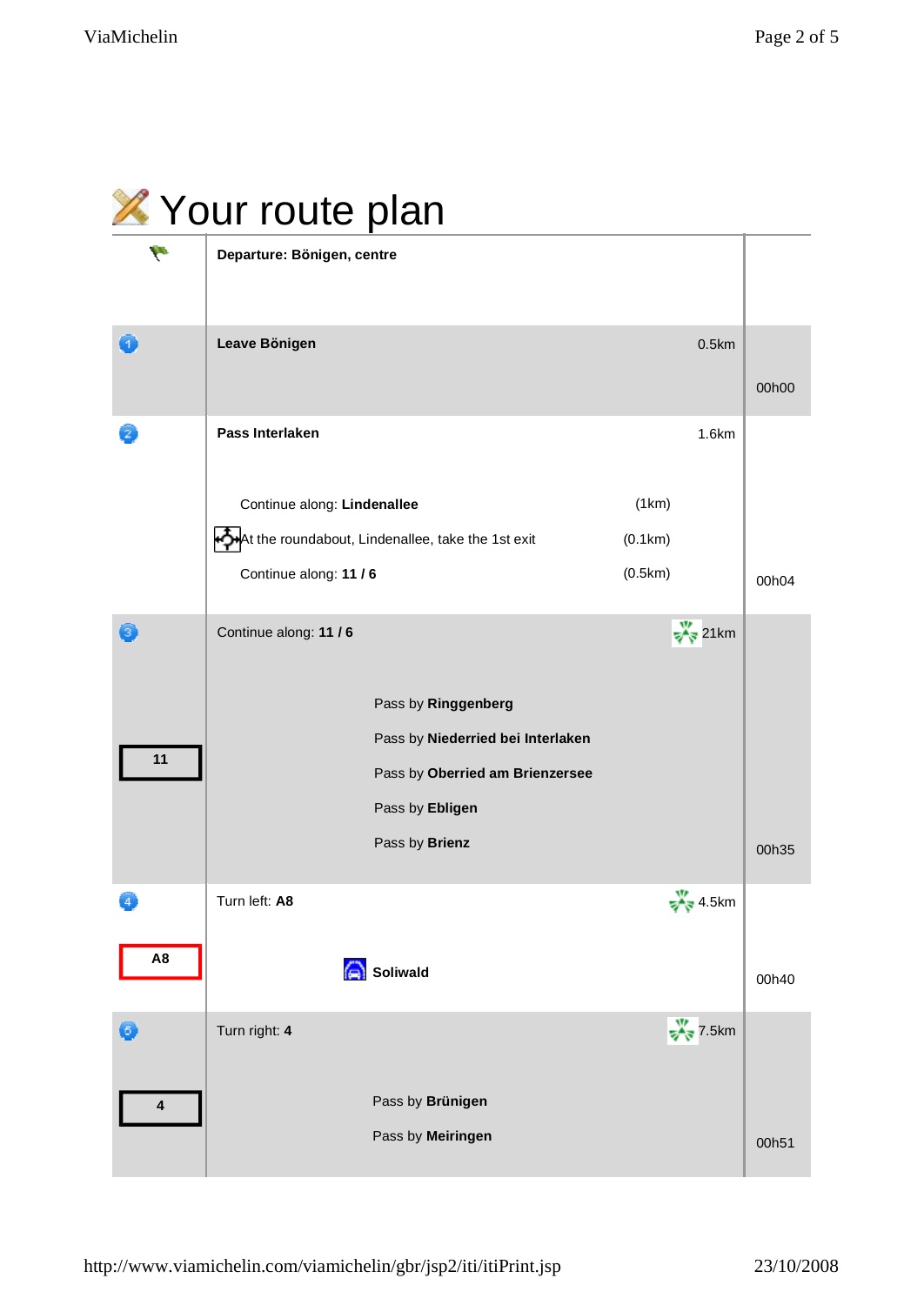|                  | Pass Willigen                                                                                                     | 0.8 <sub>km</sub>         |       |
|------------------|-------------------------------------------------------------------------------------------------------------------|---------------------------|-------|
|                  | Continue along: 4 / Alpbachstrasse<br>At the roundabout, take the 2nd exit Continue along:<br>11/6/Grimselstrasse | (<0.1km)<br>(0.8km)       | 00h53 |
| 7                | Continue along: 11                                                                                                | $\frac{W}{\sqrt{8}}$ 50km |       |
| 11               | Pass by Innertkirchen<br>Pass by Gadmen<br>Pass by Sustenpass<br>Pass by Meiendörfli                              |                           |       |
|                  | Depoorter                                                                                                         |                           | 01h54 |
| 8                | <b>Arrive in Wassen</b>                                                                                           | 0.3km                     |       |
|                  | Continue along: 11 / Sustenstrasse                                                                                | (0.3km)                   | 01h54 |
| $\mathbf{w}$     | Stage A: Wassen, centre                                                                                           |                           | 01h54 |
| э                | <b>Leave Wassen</b>                                                                                               | 0.2km                     |       |
|                  | Turn right: 2 / Hinterdorf<br>Continue along: 2 / Gotthardstrasse                                                 | (0.2km)<br>( < 0.1 km)    | 01h55 |
| $\bf \Phi$       | Continue along: 2                                                                                                 | 4km                       |       |
| $\boldsymbol{2}$ | Pass by Göschenen                                                                                                 |                           | 02h00 |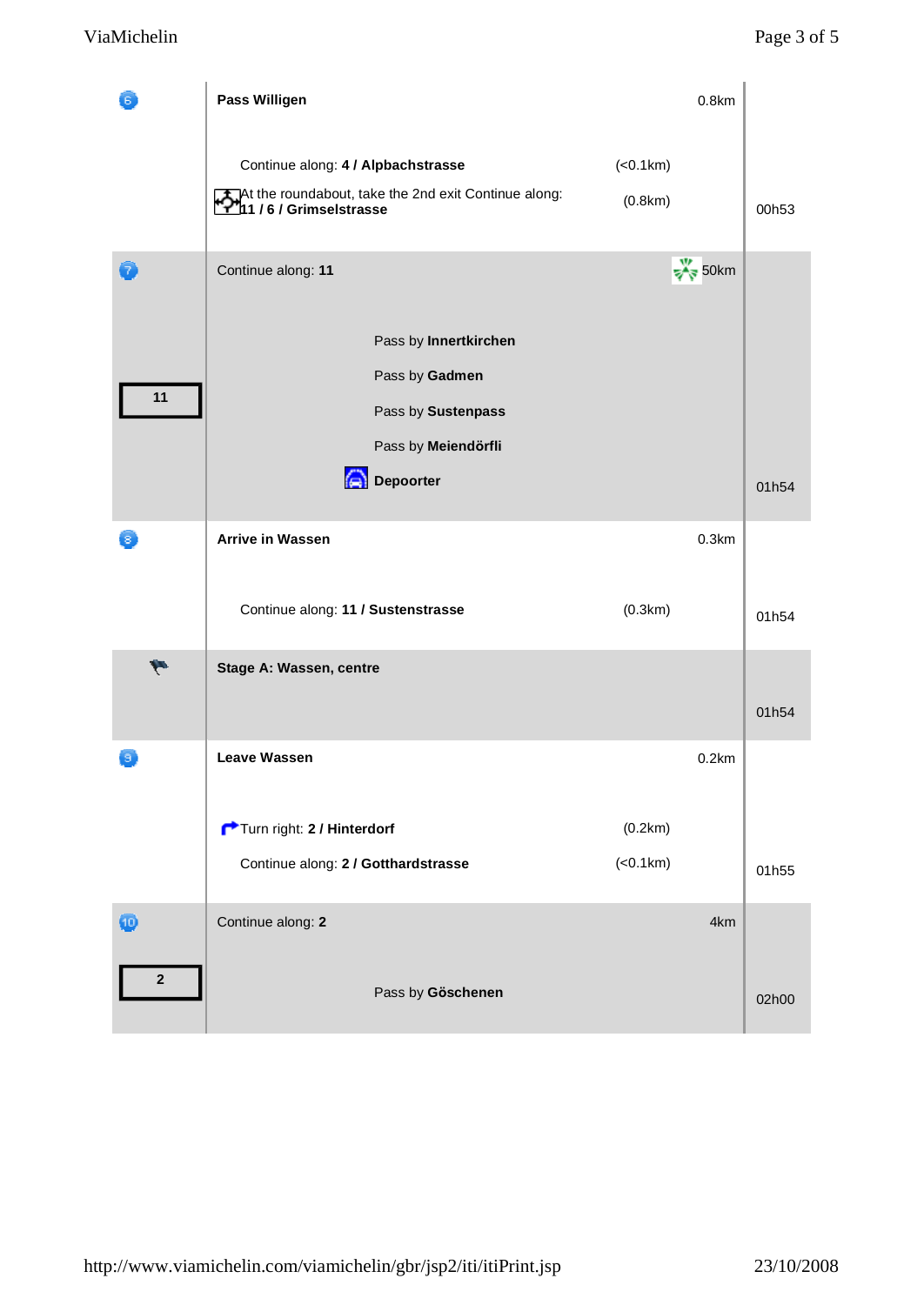|                       | At the roundabout, take the 2nd exit Continue along: Gotthardstrasse $\frac{1}{2}$ 1.6km |                           |       |
|-----------------------|------------------------------------------------------------------------------------------|---------------------------|-------|
|                       | Head towards:<br>Göschenen<br>Andermatt                                                  |                           | 02h03 |
| 2<br>$\boldsymbol{2}$ | Turn right: 2<br>Teufels Brücke                                                          | $\frac{W}{\sqrt{2}}$ 4km  | 02h07 |
| 13                    | Close to Urnerloch, turn right: Gotthardstrasse                                          | 0.6km                     | 02h08 |
| $\left( 4\right)$     | <b>Arrive in Andermatt</b><br>Continue along: Gotthardstrasse                            | $0.7$ km<br>(0.7km)       | 02h09 |
| H                     | <b>Stage B: Andermatt, centre</b>                                                        |                           | 02h09 |
| Œ                     | <b>Leave Andermatt</b><br>Take 19 / Gotthardstrasse                                      | 0.6km<br>(0.6km)          | 02h10 |
| 16)                   | Take 19                                                                                  | $\frac{W}{\sqrt{N}}$ 30km |       |
| 19                    | Pass by Hospental<br>Pass by Zumdorf<br>Pass by Realp                                    |                           | 02h49 |
| $\mathbf{u}$          | Pass Gletsch                                                                             | 5.5km                     |       |
|                       | Continue along: 19<br>Turn right: 6                                                      | (<0.1km)<br>(5km)         | 02h55 |